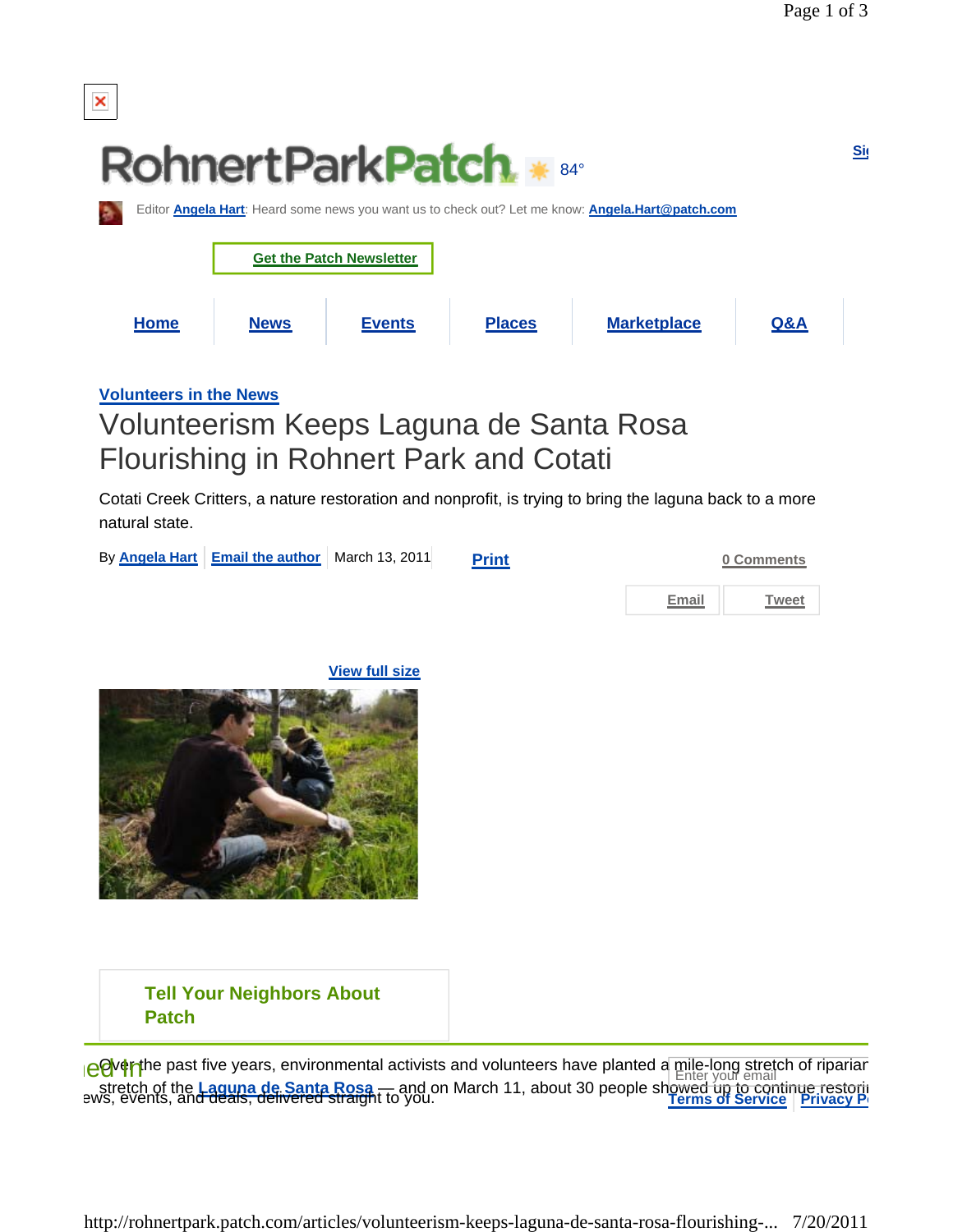"I work out here every month; it's an important part of maintaining natural habitats," said Chirelle McCorley, State and the eco-projects coordinator for **Join Us Making Progress**, a student-led volunteer organization

"This is what I want to do when I get older, and it helps me connect with the community," McCorley said.

That's the idea behind **Cotati Creek Critters**, a local nonprofit that organizes the volunteer workdays, to pr it to a more natural state.

The Laguna, a 14-mile channel that starts in Cotati and enters the Russian River north of Forestville, incluc marshes, still water pools, grasslands and forests, that provide a patchwork of niche habitats for migratory biodiversity, according to environmental groups. The tributary to the Russian River also acts as a buffer dur agriculture and urban runoff and cools water for fish and other aquatic organisms.

But Cotati's section of the laguna wasn't always that way. Until a few years ago, the creek was just about g the area was mowed and sprayed with herbicides, said Wade Belew, the stewardship coordinator for Cotat

That led to the disappearance bird, fish and plant species once abundant in the area.

Then, in 2005, the organization received a grant from the **California Department of Water Resources** to h the creek beds and slopes are filled with native plants, such as California buckeye, big leaf maple, oaks, co

"This used to be a series of channels, shifting and meandering down from the mountains," said Jenny Blake Critters. "It'll never fully return to its natural state, but it's important to restore the area's biological functions erosion."

On a nearby slope, volunteer Tom Webb pruned trees and laid mulch around existing plants. Webb has be

"I moved here from San Diego in 2001 for college, and this really helped me feel like part of the community back and doing something good for the environment."

Webb went on to major in natural resources management, and he now works for the California State Park state

"Doing this has helped me get every job I've had," Webb said.

Nicole Jaco, 20, a student at Santa Rosa Junior College and Raina Phillips, 17, a junior at Maria Carillo, wo mulching and pulling weeds.

"I didn't even know what native plants were before today," Jaco said.

"We're definitely learning a lot," Phillips said.

It's important work, volunteers said, because the tree canopy will increase the shade on the creek, and the banks.

"It's important to keep the water temperature down, because as it goes up, the dissolved oxygen in the wat the fish."

*Editor's note: The organization has planted about 2,000 over the last few years. Organizers said they're no plantings by weeding, mulching, pruning, etc.* 

*According to the organization's website, the "Cotati Creek Critters, working with the support of the Laguna*  **eand th**e Sonoma County Water Agency, has been sponsoring volunteer creek restoration efforts since 199. อพริ!*์ เอลย*คร<sub>์</sub> Restorating Grant from the Gralifornia Department of Water Resources <u>Ha 2005 "service Privacy P</u>o